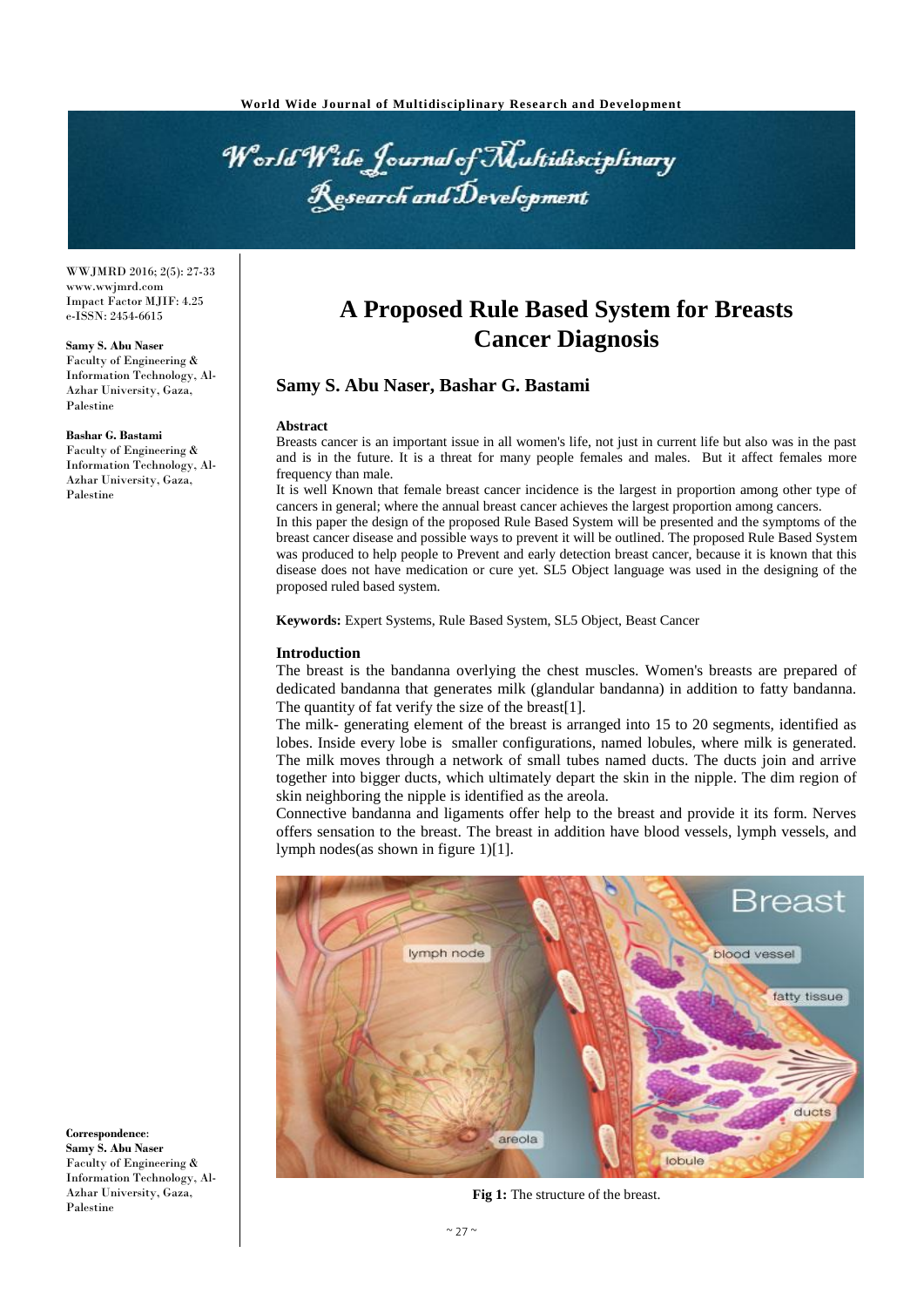World Wide Journal of Multidisciplinary Research and Development

Breasts cancer is very widespread these days, some people may discover it early on, can be cured and others is in an advanced cases undiscovered and here the situation becomes extra dangerous as the disease grows. Consequently, people must be educated about the seriousness of this disease and its causes, symptoms, prevention techniques and early discovery of the disease[13,14,15].

## **Expert Systems**

An Expert System is a computer application of Artificial Intelligence (AI)[7-11]; which contains a knowledge base and an inference engine; see figure 2 for details.



**Fig 2:** Main Components of an Expert System.

The proposed rule based system for breast cancer diagnosis was implemented using, SL5 Object language, which stands for "Simpler Level Five" Object Language integrated production system"[12 ]. It is a forward reasoning expert system language that can make inferences. The advantages of SL5 Object expert system language, are implemented in Delphi RAD XE6 Embarcadero for efficiency and portability, developed by Prof. Dr. Samy Abu Naser, and Rule-Based Language[12].

## **Knowledge Representation**

The main source of the knowledge for this Rule based system are cancer diseases specialist and specialized websites for breast cancer diseases. The captured knowledge have been converted into SL5 Object Knowledge base syntax (facts, rules, and objects)[12]. Currently the expert system have 10 questions which cover symptoms that the expert system can help the user with.

# **Background/ Literature Review**

Many expert system were developed in diagnosing problems such as ear, eye, foot, endocrine, neck, low back problems, Urination Problems [6,12,16,-27-31].

Kahn, Charles E., et al. worked on the construction of a Bayesian network for mammographic diagnosis of breast cancer[2], Karabatak, and Cevdet have an expert system that is based on association rules and neural network for detection of breast cancer[3], Cardoso and Cardoso worked towards an intelligent medical system for the aesthetic evaluation of breast cancer conservative treatment[4], Chou, Shieu-Ming, et al. have some work on Mining the breast cancer pattern using artificial neural networks[5]. There are no expert system that directly diagnosis breast

cancer. Our system is a rule based system which is designed using SL5 Object to be easy to use and have friendly user interface.

# **Symptoms of Breasts Cancer**

Symptoms of breast cancer in women, may differ from one patient to another; it is likely that a few patients do not show any type of signs or symptoms. Someone can realize that she or he has breast cancer by the regular Mammography.

Some of the signs (Signs are the clinical alteration perceived by the examining doctor whilst symptoms are the changes that the patient himself/herself communicates to the doctor as protests concerning own health's seen changes) which calls the consideration to suppose breast cancer are[13,14,15]:

- Swelling of all or element of the breast, the form of a lump or accumulation in the breast or beneath the axila.
- solidifing or swelling of one element of the breasts.
- Skin annoyance or dimpling of the breast skin.
- Nipple hurting or the nipple turning inward .The patient notices the

Nipple hurt or the nipple turning inward, or the inversion of the nipple backward inside the breast, this is an alarming sign.

- Redness, scaliness of the breasts nipple.
- Nipple release other than breast milk, in addition could be bloody discharge.
- Any alteration in the size or form of the breasts. People should frequently look at their breasts changes in the mirror when they use bathroom from time to time as a routine.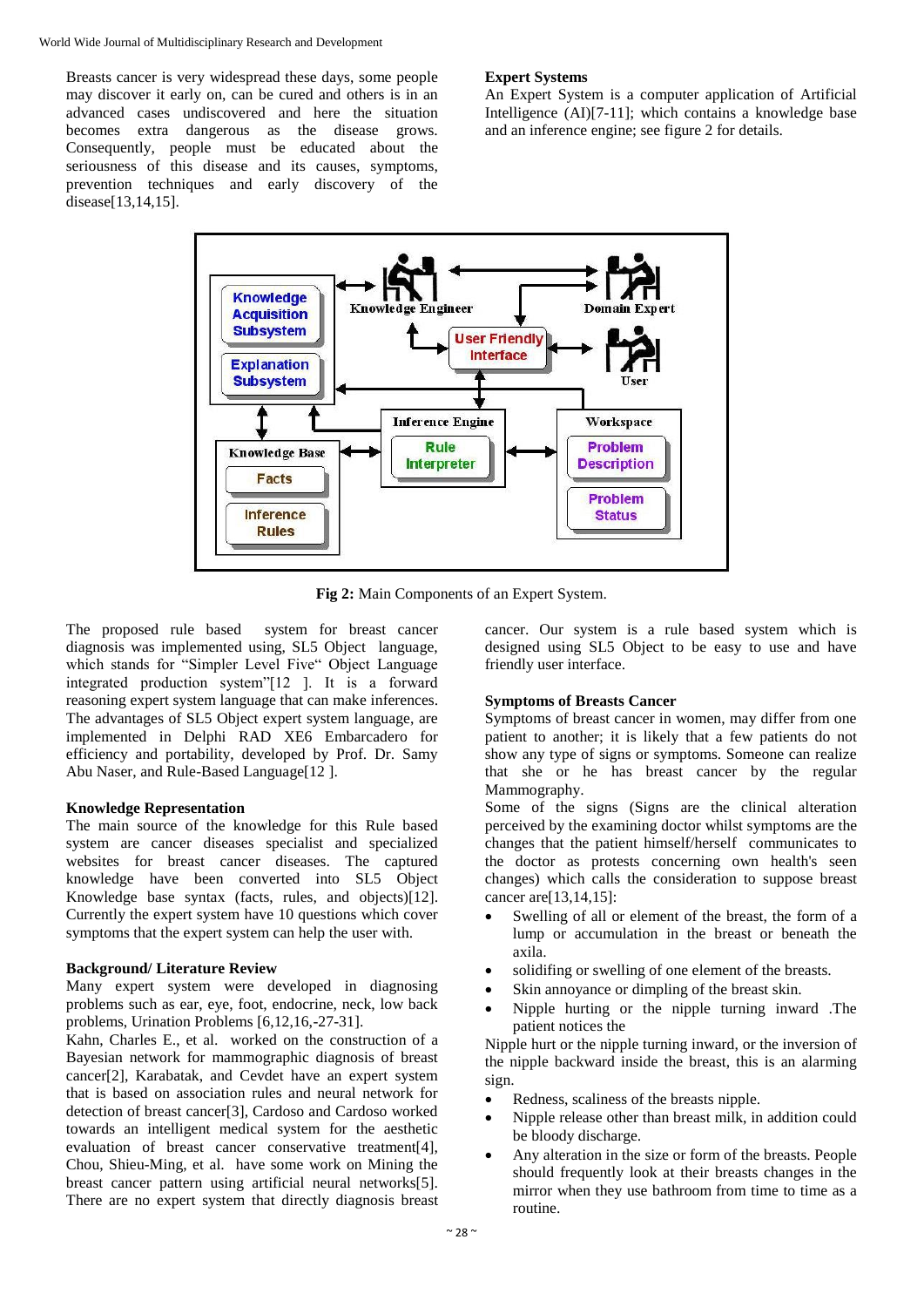- Pain in any element of the breast.
- A lump in the beneath arm area (Axila).

It may be possible to find some of the above mentioned signs could present in other diseases not related to cancer. In order to educate the society on helping for an early diagnosis of breast cancer the health society should offer seminars to make people conscious on the regard in the type of lectures, videos and teaching/learning to the public.

#### **Mammography**

Mammography is a very important in screening tests for early detection and diagnoses, followed by Echography, Magnetic Resonance (MRI) or biopsy of the affected breast area or lumps.



**Fig 3:** shows normal and abnormal

As a basic information regarding the procedures to be taken by the doctor in the follow up health care provided by the health care department, the doctor must inform the patients on the followings:

- The meaning of the nipple changes which appears in life and considered not cancer named as benign changes.
- Other diseases not considered under the category of cancer like cysts, Fibroadenomas and Adenosis.
- Diseases that are not cancers but could increase the risk of producing breast cancer, like the Atypical Lobulillar Hyperplasia, Atypical Ductal Hyperplasia, and Carcinoma lobulillar in situ.
- Diseases that are not cancer, but could convert into cancer if not treated properly, like the Ductal Carcinoma in situ.

To the women information, it is wise to tell that if you received an abnormal result in your mammography or if you noticed a change in your breast as a lump or mass or abnormal secretion from your nipple or a change in the skin of your breast. Should read the health care department guide, which explain the significance of breast changes that expected to deliver from the health care social team.

The majority of the founded breast changes through mammography are not considered cancer. However, it is important to consult the health medical provider after you receive the abnormal results of your mammography or after you have noticed a change in your breast.

In the habitual checkup with the Gynecologist, or when the patient visit the doctor because of any symptom, the doctor will realize the clinical history and a physical examination based on the physical exploration of the breasts focusing on the detection of any changes in the consistency, presence of nodes, lymph nodes in the axila or in the supraclavicular fosse, evaluation of the state condition of the skin, and of the nipples. Also he will do you a general physical exploration.

With the obtained information, the doctor will value the need of complementing a series of diagnostic tests.

#### **Diagnostic tests**

- Blood and urine test; blood markers CEA and CA 15-3
- Imaging tests: Mammography: It is the most efficient exploration for an early diagnosis of malignant tumors of the breast. Consists of the realization of a special radiography of the breasts with an X-ray apparatus designs for this object. With very low dose of radiation  $(0.1 \t{to} 0.2 \tc{Gy}$  per 1 radiography) enabling us to detect a multiple findings, fundamentally the breast cancer including in its very early stages in progress. It is a simple painless test, uncomfortable in some occasions, due to the fact that we must pressure over the breast in order to get a better imaging quality of the breast. Realizing it in projections for each breast. If the breast injury (Lump or mass) is benign then we recommend the repeating of the mammography after 4-6 months.

If we obtain a suspicious malignant image, the doctor will order more advanced imaging tests to identify the nature of the lesion (injury) like echography, MRI nuclear magnetic resonance imaging and or Biopsy.

Mammography has its limitations, especially in young women due to having a thick glandular tissue density. In this case, we complement the tests with an echography.

It is very important to compare the newly taken mammography images with old ones taken before in previous years.

## **What we can be seen with Mammography**

With mammography, we can appreciate a series of signs, which shows with enough precision, if the lesion is suspicious of malignity or not. Within other non-malignant lesions such as;

- Calcifications that could correspond to benign tumors. Also to malignancies but less frequently.
- Masses could correspond to benign lesions like in the case of Fibroma, or malignancy. They could contain calcifications or not.
- Cysts, a cyst is a collection of fluid in an interior of a small lobulle inside the breast. The diagnostic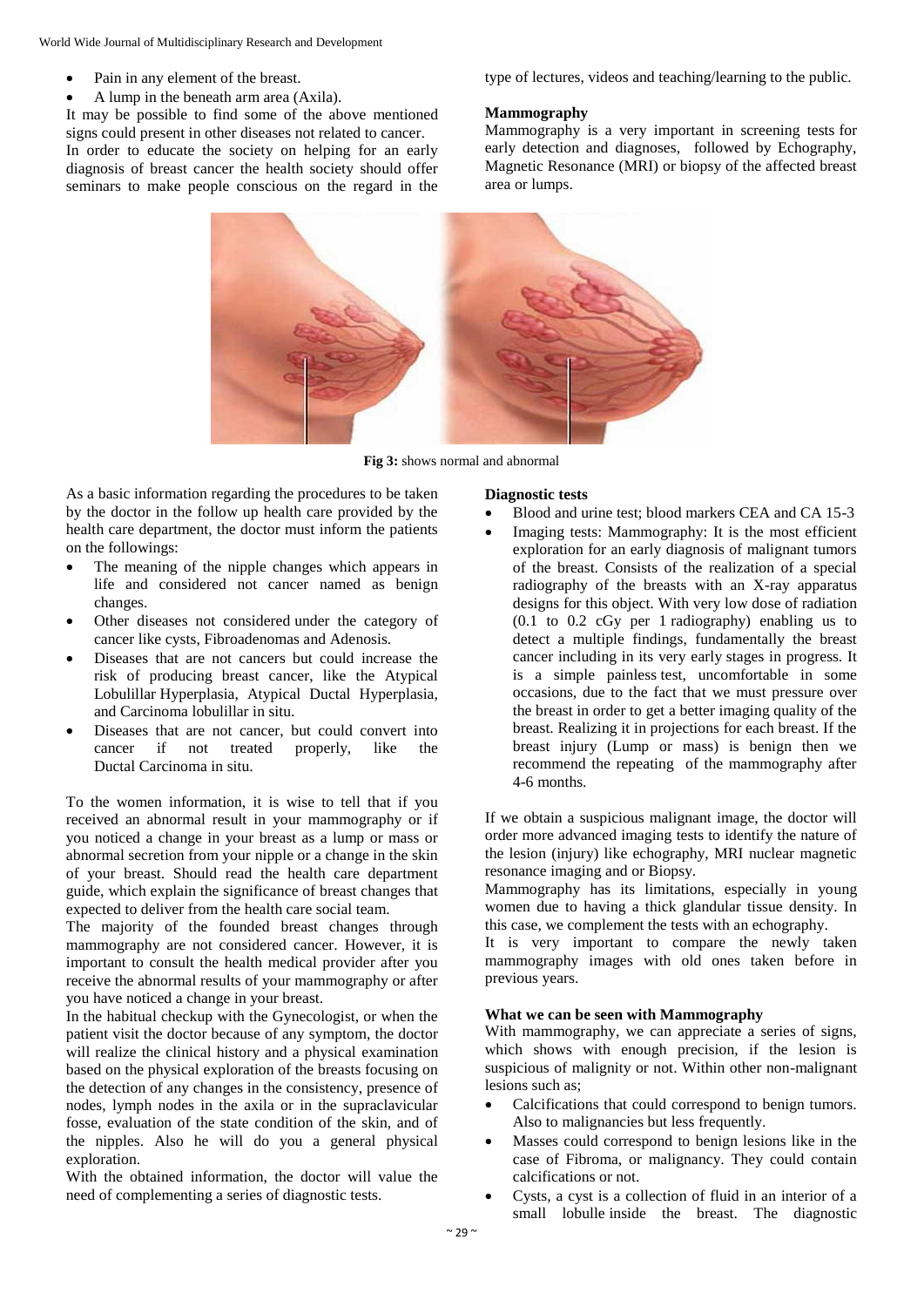exploration must be completed with a breast echography. Evacuation of the fluid could be done to be analyzed and studied histologically. It is rare the cyst to be malignant.

## **What to do if the mammography is not normal**

-Echography (Ultrasonography) it is a painless simple test that could be done in few minutes. It is a complimentary test to mammography. Helps to differentiate between the fluid content of a cyst (which is frequently benign) from the solid masses that could be malignant.

It is useful in the case of dense breasts where mammography has less capacity to define the nature of the tested lesion.

## **Ductogram or Galactogram**

- Consists in the injection of a contrast in one duct of a mammary gland through the nipple and observe the image with X-ray in order to detect small intraductal masses. This technique is used in those cases with bloody nipple discharge.
- Ductoscopy, it is a minimally invasive technique consisting in the introduction of a small endoscope through the galacoforos ducts. It is useful in the early diagnosis while under investigation.
- (MRI) Nuclear Magnetic resonance; an imaging technique based on the emission of Radio waves whose energy is absorbed by the different tissues.

#### **Modification aspects to reduce the risk of suffering breast cancer**

The breast cancer could not be avoided but recent studies seems to demonstrate that the risk of getting breast cancer could be reduced realizing physical exercises in regular form for at least 4 hours/week. Avoiding overweight and obesity after menopause[ ].

Also through epidemiological studies, it has been demonstrated that the use of hormonal substituent therapy during menopause is associated with increased risk of getting breast cancer. So you may avoid the substitutive hormonal therapy after menopause.

If there are some familiar cases within your family of breast cancer then it is advisable and convenient to seek genetic advice to determine whether you have a genetically mutation BRACI, BRAC2.

Women who has high risk of getting breast cancer must discuss with their doctor the variety of therapeutically options. The patient together with the doctor must evaluate the advantages and the inconveniencies of each type of treatment and decide which is the most adequate one.

The therapeutically possibilities are the frequent revisions, prophylactic mastectomy and Chemoprevention.

#### **What is the genetically advice?**

It is the genetic patron study of the patient with tumor cancer of the breast.

In first place, a family history study is realized to identify the number of affected next family members, at which age they were diagnosed of the malignant tumor and the degree of relatives staging, mothers, sisters, cousins, etc.

## **Practical Advices**

The medical Oncology is interested to give an impulse and promoting the formation and functionality of Units of Genetical advice together with the services of information to patients and families affected with a genetical mutation of the gen BRCA, delivering the pepper advices of anticonceptive treatment or regarding pregnancy, together with how to realize and identify an early breast injury(Tumor) and assist supporting in taking decisions for preventive surgeries like Mastectomy or oophorectomy (extirpation of the ovaries in females) or medical therapy like Tamoxifen.

## **Conclusion**

In this paper, I presented some treats of breasts cancer and some of symptoms. That can help the reader to know about breasts cancer and its symptoms and how they can discover it. A proposed expert system was presented for help Tumors in diagnosing patients. Tumors and breast cancer diagnosis can get the information about what they can do and some advantage. This expert system can deal with it easily and simply. It was developed using CLIPS Shell.

## **Future Work**

this expert system must to be important in our life, more information planned to be added and to make it more available and flexible by the users anytime and anywhere.

## **Expert System Source Code**

! Breast Problems in Women Expert System

! Written By Bashar Bastami

!

ATTRIBUTE One Do you have swelling and tenderness in one or both breasts COMPOUND Yes, No

ATTRIBUTE Two Have you given birth recently COMPOUND Yes, No

ATTRIBUTE Three Did the tenderness start recently and do your breasts feel fuller and heavier COMPOUND Yes, No

ATTRIBUTE Four Do the swelling and tenderness seem to occur at about the same time during every menstrual cycle COMPOUND Yes, No

ATTRIBUTE Five Do you feel thickened bumpy areas throughout your breast COMPOUND Yes, No

ATTRIBUTE Six Do you feel a tender lump smaller than a penny that wasnt there last month COMPOUND Yes, No

ATTRIBUTE Seven Do you feel a painless lump that is deep in your breast possibly attached to your ribs COMPOUND Yes, No

ATTRIBUTE Eight Are you breastfeeding and having pain and cracking of the nipple COMPOUND

Yes, No

ATTRIBUTE Nine Have you noticed any breast changes such as skin dimpling or puckering COMPOUND Yes, No ATTRIBUTE Ten Do you have a sore on your breast that wont heal COMPOUND

Yes, No

ATTRIBUTE start SIMPLE

INSTANCE the domain ISA domain WITH start := TRUE

INSTANCE the application ISA application WITH title display  $:=$  introduction WITH conclusion display  $:=$  Conc WITH numeric precision  $:= 8$ WITH simple query text  $:=$  "  $*$ ?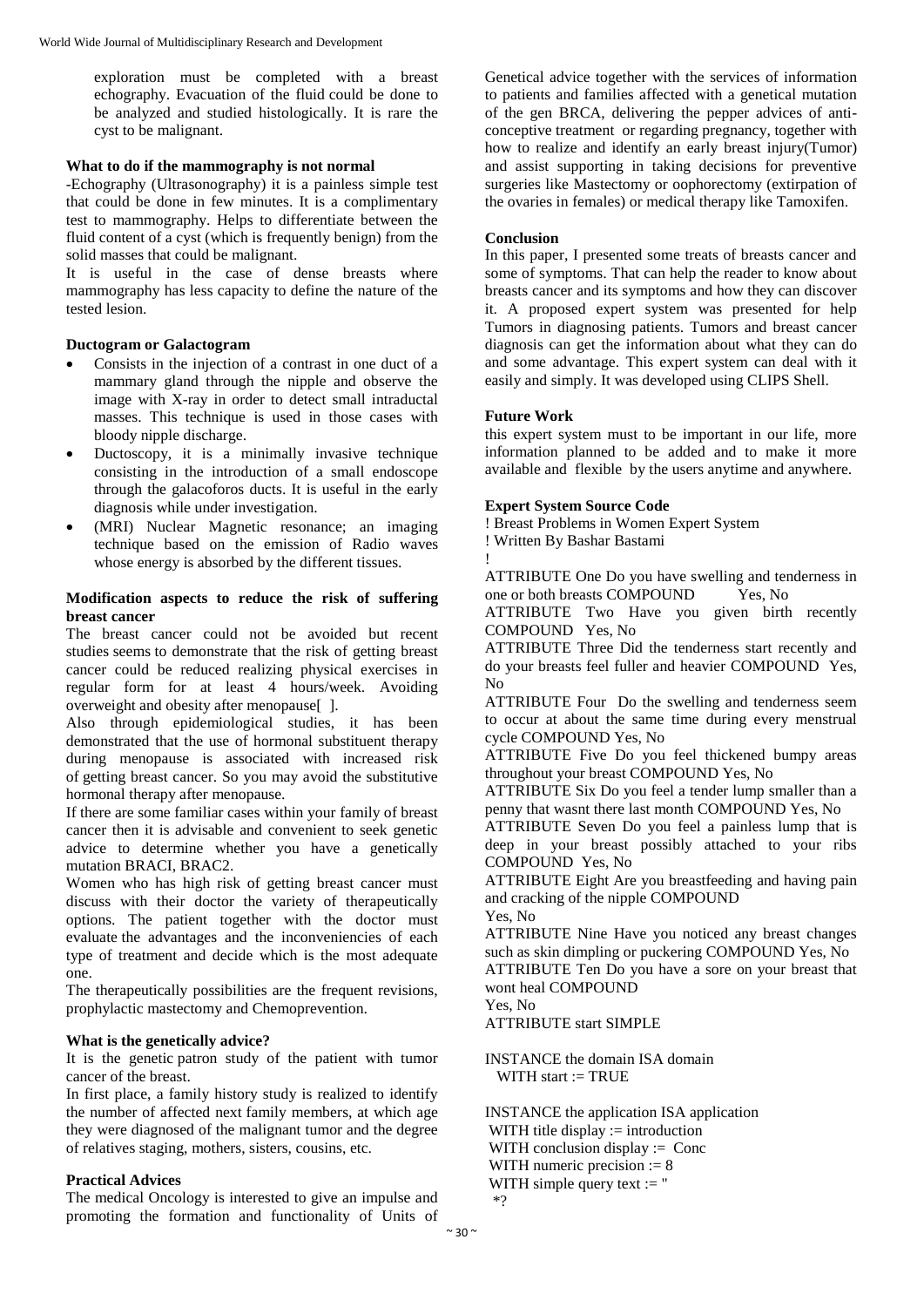```
is
 *"
 WITH numeric query text := "What is the value of :
 *
of
  *"
 WITH string query text := "What is(are):
 *
of
 *"
 WITH time query text := "What is(are):
 *
of
  *"
 WITH interval query text := "What is(are):
 *
of
 *"
 WITH compound query text := "
 *?
of
 *"
 WITH multicompound query text := "What is(are):
 *
of
 *"
```
INSTANCE introduction ISA display WITH wait := TRUE WITH delay changes := FALSE WITH items  $[1] :=$  textbox 1

INSTANCE textbox 1 ISA textbox WITH location := 10,10,800,350 WITH pen color  $:= 0.0,0$  WITH fill color := 100,200,100 WITH justify IS left WITH font := "Arial" WITH font style IS bold WITH font size  $:= 14$ WITH text :=" Breast Problems in Women Expert System

Written By Bashar Bastami

This Expert system is an example of Simpler Level 5 Object (SL5 Object) that Demonstrate the use of some of the System classes, Instances, Rules, etc.

This Expert System diagnoses Breast Problems in Women through a dialogue between the System and the End User.

The Conclusion of the finding is displayed and a recommend is given for the End User to diagnoses the Diseases."

INSTANCE Conc ISA display WITH wait := TRUE WITH delay changes := FALSE WITH items  $[1] :=$  title textbox WITH items  $[2] :=$  diagnosis textbox WITH items  $[3] :=$  recommend textbox INSTANCE title textbox ISA textbox WITH location := 20,10,800,70 WITH pen color  $:= 0.00$  WITH fill color := 200,200,100 WITH justify IS center WITH font  $:=$  "Arial" WITH font style IS bold WITH font size  $:= 14$  WITH text := " The Conclusion of the Breast Problems in Women Expert System"

INSTANCE diagnosis textbox ISA textbox WITH location := 20,110,800,130 WITH pen color  $:= 0.0,0$  WITH fill color := 170,170,170 WITH justify IS left WITH font := "Arial" WITH font size  $:= 12$ WITH text :=" --===--"

INSTANCE recommend textbox ISA textbox WITH location := 20,280,800,130 WITH pen color  $:= 0.00$  WITH fill color := 170,170,170 WITH justify IS left WITH font := "Arial" WITH font size  $:= 12$ WITH text :=" --===---"

RULE R0 IF start THEN ASK One Do you have swelling and tenderness in one or both breasts

RULE R1 IF One Do you have swelling and tenderness in one or both breasts IS Yes THEN ASK Two Have you given birth recently ELSE ASK Six Do you feel a tender lump smaller than a penny that wasnt there last month

## RULE R2

IF Two Have you given birth recently IS Yes

THEN text OF diagnosis textbox  $:=$  " Soon after giving birth, your breasts could become engorged with milk, causing swelling and tenderness."

AND text OF recommend textbox  $:=$  " If your breasts are engorged, applying warm compresses to the breast and gently expressing some milk may help. "

ELSE ASK Three Did the tenderness start recently and do your breasts feel fuller and heavier

#### RULE R3

IF Three Did the tenderness start recently and do your breasts feel fuller and heavier IS No

THEN ASK Four Do the swelling and tenderness seem to occur at about the same time during every menstrual cycle ELSE text OF diagnosis textbox  $:=$  "You may be PREGNANT. Changes in the way your breasts feel, fatigue, nausea and frequent urination are some of the early signs of pregnancy."

AND text OF recommend textbox  $:=$  "Take an at-home pregnancy test. If it's positive, see your octor."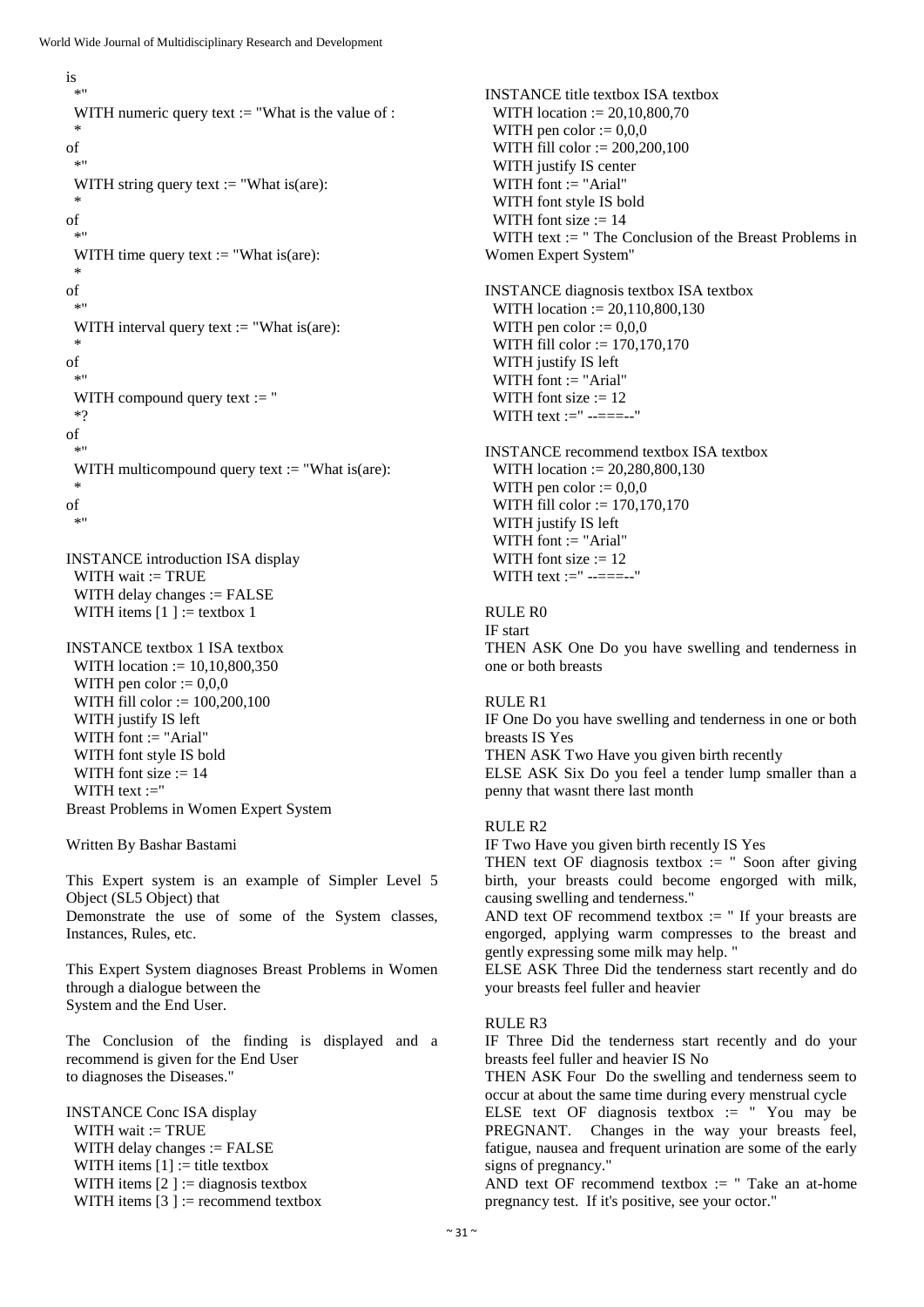#### RULE R4

IF Four Do the swelling and tenderness seem to occur at about the same time during every menstrual cycle No

THEN ASK Six Do you feel a tender lump smaller than a penny that wasnt there last month

ELSE ASK Five Do you feel thickened bumpy areas throughout your breast

#### RULE R5

IF Five Do you feel thickened bumpy areas throughout your breast IS No

THEN text OF diagnosis textbox  $:=$  "Your symptoms may be a result of HORMONAL CHANGES during your menstrual cycle. If you also have irritability, trouble sleeping and mood changes, you may have "

#### AND

text  $OF$  recommend textbox  $:=$  " Over-the-counter medicines may help relieve bloating and tenderness.

Ibuprofen or naproxen may be helpful for painful periods"

ELSE text OF diagnosis textbox  $:=$  "Your symptoms may be caused by FIBROCYSTIC DISEASE."

AND text OF recommend textbox  $:=$  " Carefully check this lump for a month. If it doesn't go away or it changes, see your doctor."

## RULE R6

IF Six Do you feel a tender lump smaller than a penny that wasnt there last month IS Yes

THEN text OF diagnosis textbox  $:=$  "This lump may be a noncancerous GROWTH or CYST."

AND text OF recommend textbox  $:=$  " Carefully check this lump for a month.

If it doesn't go away or it changes, see your doctor."

ELSE ASK Seven Do you feel a painless lump that is deep in your breast possibly attached to your ribs

#### RULE R7

IF Seven Do you feel a painless lump that is deep in your breast possibly attached to your ribs IS Yes

THEN text OF diagnosis textbox  $:=$  " A painless, firm lump may be a

sign of a more serious problem, such as BREAST CANCER."

AND text OF recommend textbox  $:=$  " See your doctor as soon as possible."

ELSE ASK Eight Are you breastfeeding and having pain and cracking of the nipple

## RULE R8

IF Eight Are you breastfeeding and having pain and cracking of the nipple IS No

THEN ASK Nine Have you noticed any breast changes such as skin dimpling or puckering

ELSE text OF diagnosis textbox  $:=$  "Persistent pain and cracking in the nipple with breastfeeding could mean INFECTION, or it could mean that your baby is not latching properly."

AND text OF recommend textbox  $:=$  " Try a lanolin ointment on your nipple. If it doesn't help, see your doctor or a lactation consultant."

#### RULE R9

IF Nine Have you noticed any breast changes such as skin

dimpling or puckering IS No

THEN ASK Ten Do you have a sore on your breast that wont heal

ELSE text OF diagnosis textbox  $:=$  "These changes may be a sign of a serious problem, such as BREAST CANCER."

AND text OF recommend textbox  $:=$  " See your doctor as soon as possible."

## RULE R10

IF Ten Do you have a sore on your breast that wont heal IS No

THEN text OF diagnosis textbox := " ------ "

AND text OF recommend textbox  $:=$  " For more information, please talk to your doctor. If you think your problem is serious, call right away. "

ELSE text OF diagnosis textbox  $:=$  " A nonhealing sore on the breast could be a sign of a serious problem."

AND text OF recommend textbox := " See your doctor."

#### END

#### **References**

- 1. Webmd. breast-Cancer. http://www.webmd.com/breast-cancer/. Accessed on 28-4-2016.
- 2. Kahn, Charles E., et al. "Construction of a Bayesian network for mammographic diagnosis of breast cancer." Computers in biology and medicine 27.1 (1997): 19-29
- 3. Karabatak, Murat, and M. Cevdet Ince. "An expert system for detection of breast cancer based on association rules and neural network." Expert systems with Applications 36.2 (2009): 3465-3469.
- 4. Cardoso, Jaime S., and Maria J. Cardoso. "Towards an intelligent medical system for the aesthetic evaluation of breast cancer conservative treatment." Artificial intelligence in medicine 40.2 (2007): 115-126.
- 5. Chou, Shieu-Ming, et al. "Mining the breast cancer pattern using artificial neural networks and multivariate adaptive regression splines." Expert Systems with Applications 27.1 (2004): 133-142.
- 6. Abu Naser S.S, and Akkila A. N., 2008, A Proposed Expert System for Skin Diseases Diagnosis. INSInet Publication, Journal of Applied Sciences Research. 2008; 4(12): 1682-1693.
- 7. Durkin, J., 1993. Expert system: Catalog of applications: Intelligent Computer Systems, Inc., Akron, OH. First Edition. ISBN 0-12-670553-7.
- 8. Durkin, J., 1994. Expert Systems: Design and Development, ISBN 0-02-330970-9, Prentice Hall, Englewood Cliffs, N.J.
- 9. Giarratano, J. and G. Riley, 2004. Expert Systems: Principles and Programming, Fourth Edition. Boston, MA, Thomson/PWS Publishing Company. ISBN: 0534937446.
- 10. Talayeh Tabibi. 2012. An Expert System for Diabetes Diagnosis, American Academic & Scholarly Research Journal.
- 11. Russell, S. and P. Norvig, 2002. Artificial Intelligence: A Modern Approach, Prentice Hall, Englewood Cliffs, NJ, Second Edition. ISBN 0-13-103805-2.
- 12. Abu Naser S.S., SL5 Object: the Simpler Level 5 Object Expert System Language, International Journal of Soft Computing, Mathematics and Control